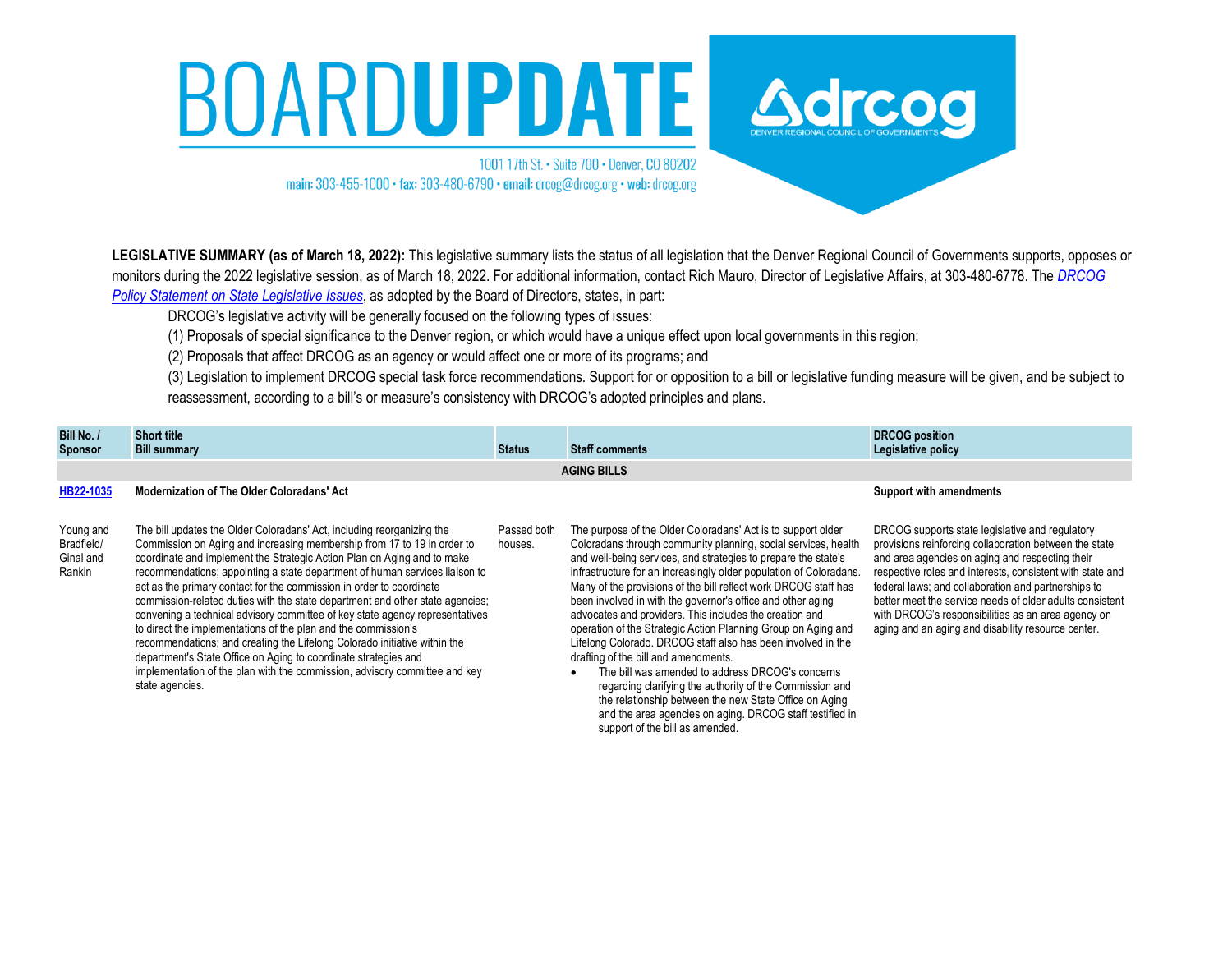| Bill No. /<br><b>Sponsor</b>          | <b>Short title</b><br><b>Bill summary</b>                                                                                                                                                                                                                                                                                                                                                                                                                                                                                                                                    | <b>Status</b>                                                               | <b>Staff comments</b>                                                                                                                                                                                                                                                                                                                                                                                                                                                                                                                                                                                                                                                                                                                                                                                                                          | <b>DRCOG</b> position<br>Legislative policy                                                                                                                                                                                                                                                                                                                                                                                                                                                                                                                                                                                                                                                    |
|---------------------------------------|------------------------------------------------------------------------------------------------------------------------------------------------------------------------------------------------------------------------------------------------------------------------------------------------------------------------------------------------------------------------------------------------------------------------------------------------------------------------------------------------------------------------------------------------------------------------------|-----------------------------------------------------------------------------|------------------------------------------------------------------------------------------------------------------------------------------------------------------------------------------------------------------------------------------------------------------------------------------------------------------------------------------------------------------------------------------------------------------------------------------------------------------------------------------------------------------------------------------------------------------------------------------------------------------------------------------------------------------------------------------------------------------------------------------------------------------------------------------------------------------------------------------------|------------------------------------------------------------------------------------------------------------------------------------------------------------------------------------------------------------------------------------------------------------------------------------------------------------------------------------------------------------------------------------------------------------------------------------------------------------------------------------------------------------------------------------------------------------------------------------------------------------------------------------------------------------------------------------------------|
| <b>SB22-079</b>                       | Dementia Training Requirements Colorado Department of Public Health<br>and Environment Department of Health Care Policy and Financing Rules                                                                                                                                                                                                                                                                                                                                                                                                                                  |                                                                             |                                                                                                                                                                                                                                                                                                                                                                                                                                                                                                                                                                                                                                                                                                                                                                                                                                                | Support                                                                                                                                                                                                                                                                                                                                                                                                                                                                                                                                                                                                                                                                                        |
| Kolker and<br>Ginal/Young             | The bill requires the Department of Public Health and Environment to adopt<br>rules requiring nursing care facilities and assisted living residences to provide<br>dementia training for staff providing direct-care services to clients and<br>residents of the facilities.                                                                                                                                                                                                                                                                                                 | House Public<br>and<br>Behavioral<br>Health and<br>Human<br><b>Services</b> | According to the Alzheimer's Association, Colorado falls short of<br>other states and the association's standards regarding dementia<br>training for its direct care workforce. The state's current laws and<br>regulations are vague and do not require a sufficient skill and<br>knowledge level for staff. Training requirements vary among care<br>settings, so a person living with dementia can experience varying<br>levels of care quality. The proposal is to standardize training<br>requirements for all direct care staff who are most likely to care<br>for individuals living with dementia.                                                                                                                                                                                                                                     | DRCOG supports increases in the quality of care and<br>consumer protections for older adults and their<br>caregivers. In particular, DRCOG supports legislation<br>that strengthens the role of long-term care ombudsman<br>and Program of All-Inclusive Care for the Elderly<br>ombudsman as resident and consumer advocates.<br>DRCOG urges the state, when making decisions<br>regarding funding for long-term care programs, to<br>structure funding to protect the quality of care for<br>residents and participants, including funding for optimal<br>ombudsman staffing.                                                                                                                |
|                                       |                                                                                                                                                                                                                                                                                                                                                                                                                                                                                                                                                                              |                                                                             | <b>TRANSPORTATION BILLS</b>                                                                                                                                                                                                                                                                                                                                                                                                                                                                                                                                                                                                                                                                                                                                                                                                                    |                                                                                                                                                                                                                                                                                                                                                                                                                                                                                                                                                                                                                                                                                                |
| <b>SB22-144</b>                       | <b>Public and Nonprofit Entities Rideshare Contracts</b>                                                                                                                                                                                                                                                                                                                                                                                                                                                                                                                     |                                                                             |                                                                                                                                                                                                                                                                                                                                                                                                                                                                                                                                                                                                                                                                                                                                                                                                                                                | Support                                                                                                                                                                                                                                                                                                                                                                                                                                                                                                                                                                                                                                                                                        |
| Zenzinger                             | Current law regulates transportation network companies (commonly known as Senate<br>ride-sharing companies) and the services they provide. Current law exempts<br>services provided under a contract between a ride-sharing company and a<br>school, a school district, the federal government, a state, a political subdivision<br>of a state or a tax-exempt entity. The bill removes these exemptions, so that<br>ride-sharing companies that contract with these entities will be regulated in the<br>same manner as other types of ride-sharing companies and services. | and Energy                                                                  | DRCOG staff is researching this bill for possible effects on the<br>Transportation transportation services the DRCOG Area Agency on Aging<br>contracts with ride-sharing companies. The proponents are<br>concerned that the public utilities statute includes conflicting<br>language regarding the regulation of transportation network<br>companies' services provided under agreements with tax-exempt<br>entities. For instance, Area Agency on Aging's contracts with<br>HopSkipDrive for transportation services. Staff is working to<br>determine if the proponents' concern that the Colorado Public<br>Utilities Commission could determine that won't regulate that<br>service because it involves an agreement with a tax-exempt<br>entity and that such a finding could jeopardize the contract with<br>the Area Agency on Aging. | DRCOG supports improvements to transportation<br>services provided to older adults and vulnerable<br>populations to reduce administrative and service<br>duplication; increase coordination among funding<br>sources, providers, jurisdictions and trips; and efficiently<br>uses taxpayer dollars to provide life-sustaining mobility.                                                                                                                                                                                                                                                                                                                                                        |
| HB22-1026                             | <b>Alternative Transportation Options Tax Credit</b>                                                                                                                                                                                                                                                                                                                                                                                                                                                                                                                         |                                                                             |                                                                                                                                                                                                                                                                                                                                                                                                                                                                                                                                                                                                                                                                                                                                                                                                                                                | <b>Support with amendments</b>                                                                                                                                                                                                                                                                                                                                                                                                                                                                                                                                                                                                                                                                 |
| Bird and<br>Woog/Hansen<br>and Liston | The bill replaces an existing income tax deduction for expenses incurred by<br>employers when providing alternative transportation options to employees with Appropriations alternative mode provisions (such as carpool vehicles and transit<br>a refundable income tax credit of 50% of such expenses for such employers.<br>The credit is allowed for income tax years beginning on or after Jan. 1, 2023,<br>but before Jan. 1, 2033.                                                                                                                                    | House                                                                       | This bill replaces an existing employer income tax deduction for<br>passes) with an employer income tax credit for these items.<br>Transportation demand management programs, projects and<br>services can help reduce congestion and improve air quality by<br>decreasing the amount of automobile traffic during high-demand<br>periods. DRCOG sees transportation demand management as<br>an important element of the region's long-range growth<br>management and transportation planning strategy.<br>The bill was amended to expand the definition of<br>"alternative transportation options" to include provision of                                                                                                                                                                                                                    | To promote transportation demand management efforts,<br>DRCOG supports a coordinated regionwide effort (Way<br>to Go) to promote and encourage adoption of non-<br>single-occupant-vehicle travel options; active<br>transportation to encourage healthier travel choices,<br>including bicycling and walking; transit; telecommuting,<br>flextime and other changes to normal work patterns to<br>avoid peak traffic conditions; carpooling, vanpooling and<br>other forms of ride-sharing including the underlying<br>technologies to facilitate matches; employer promotion<br>of alternative mode use by employees; and incentives to<br>individuals who use alternative modes. DRCOG also |

ride-sharing vans or low-speed conveyances such as human-powered or electric bicycles, shared micromobility options such as bikesharing and electric scooter sharing

programs. The bill now also applies to nonprofit

organizations.

programs, carsharing programs, and guaranteed ride home safe routes to schools.supports funding for programs that provide transportation for access to jobs for low-income workers who cannot afford to live near where they work, and for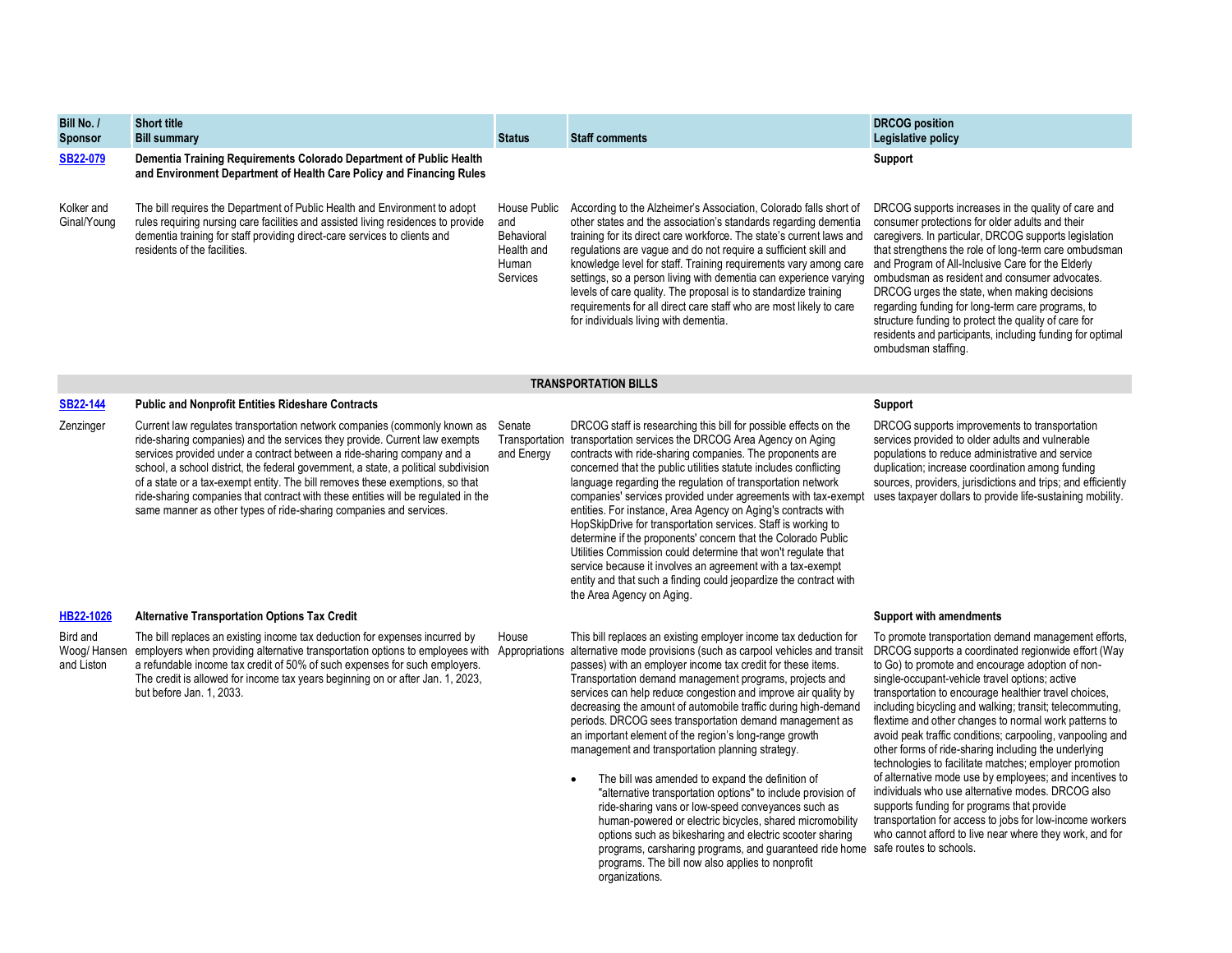| -----<br><b>Sponsor</b> | <b>VIIVIL LILIV</b><br><b>Bill summary</b>                                                                                                                            | <b>Status</b> | <b>Staff comments</b>                                                                                                                             | <b>PROPORTION</b><br>Legislative policy                                                                      |
|-------------------------|-----------------------------------------------------------------------------------------------------------------------------------------------------------------------|---------------|---------------------------------------------------------------------------------------------------------------------------------------------------|--------------------------------------------------------------------------------------------------------------|
| HB22-1028               | <b>Statewide Regulation of Controlled Intersections</b>                                                                                                               |               |                                                                                                                                                   | <b>Support with amendments</b>                                                                               |
| Grav and                | The bill amends existing statute to make the substantive requirements for<br>Hooton/Winter "safety stops" uniform statewide for most persons approaching a controlled | Senate        | Existing statute allows a municipality or county to adopt an<br>Transportation ordinance or resolution specifying that a person riding a bicycle, | DRCOG supports legislation that promotes efforts to<br>fund, maintain and expand a multimodal transportation |

and Energy

"safety stops" uniform statewide for most persons approaching a controlled intersection who are not operating a motor vehicle. Such persons include pedestrians (approaching a controlled intersection with a stop sign) and operators of low-speed conveyances, as defined in the bill (approaching a controlled intersection with a stop sign or a traffic control signal). The regulation of persons approaching controlled intersections is declared to be a matter of mixed state and local concern, and the amended statute is thus declared to supersede any conflicting local ordinance or resolution but not to affect the validity of any nonconflicting local ordinance or resolution that regulates the conduct of persons approaching controlled intersections. The bill does not create any right for a pedestrian or the operator of a low-speed conveyance to travel on any portion of a roadway where travel is otherwise prohibited by state law or a local ordinance or resolution.

## **[HB22-1138](https://leg.colorado.gov/sites/default/files/documents/2022A/bills/2022a_1138_01.pdf) Reduce Employee Single-Occupancy Vehicle Trips Amend**

Gray and Herod/Winter and Hansen

**Bill No. /**

**Short title**

For income tax years 2023-2029, the bill would create an income tax credit (50% of the amount spent by the employer) for any employer that: Creates a clean commuting plan; conducts an employer commuter survey; and offers two postponed or more alternative transportation options. The bill requires the Colorado Department of Transportation in coordination with the Colorado Energy Office to create an annual commuter survey for employers. In specified calendar years, employers with over 100 employees are required to: Annually conduct a commuter survey; offer qualified transportation fringe benefits; offer commuter choice information; and offer a cash allowance in place of a parking space. Beginning state fiscal year 2023-24, through state fiscal year 2029-30, from the Multimodal Transportation and Mitigation Options Fund, the Transportation Commission is required to allocate \$250,000 to transportation management associations and transportation management organizations operating in a nonattainment area to assist employers in creating a clean commuting plan and complying with the requirements of the bill. House Finance indefinitely

ordinance or resolution specifying that a person riding a bicycle, electrical assisted bicycle, or electric scooter may make a "safety stop," rather than a full stop, under certain circumstances when approaching an intersection that is controlled by a stop sign or a traffic control signal as follows: When approaching a stop sign, if it is safe to proceed, the person may, after slowing to a reasonable speed of 15 mph or less, or 10 or 20 mph or less if so specified by municipality or county for a particular intersection and marked with appropriate signage, and yielding the right-ofway to any traffic or pedestrian in or approaching the intersection. continue through the intersection without stopping; When approaching an illuminated red traffic control signal, the person must first stop at the intersection and yield to all other traffic and pedestrians and then, when safe to do so, may proceed straight or make a right turn through the intersection or, subject to specified conditions, make a left turn onto a one-way street only.

• The bill was amended to address DRCOG proposals to add an education effort to explain the new law and reduce the maximum safe speed to proceed through a stop sign to 10 mph.

This bill may be seen as an alternative to the proposed Air Quality Control Commission rule that failed last summer. Unlike that rule, though, it includes a tax credit as an incentive for employers. As noted, the bill also authorizes \$250,000 to a transportation management association/transportation management organization to assist employers in creating a clean commuting plan and complying with the requirements of the bill. The DRCOG Board of Directors proposes that metropolitan planning organizations should also receive funding for work on clean commuting plans and comply with the requirements of the bill. Although the bill summary says the bill requires the Colorado Department of Transportation, "in coordination with the Colorado Energy Office and metropolitan planning organizations, to create an annual commuter survey," the bill language does not include metropolitan planning organizations in requiring coordination. The who cannot afford to live near where they work, and for Board proposes the bill language be amended to add metropolitan planning organizations to the commuter survey development.

**DRCOG position** 

pedestrians and bicyclists.

To encourage transportation demand management efforts, DRCOG supports a coordinated regionwide effort in Way to Go to promote and encourage adoption of non-single-occupant-vehicle travel options; active transportation to encourage healthier travel choices, including bicycling and walking; transit; telecommuting, flextime and other changes to normal work patterns to avoid peak traffic conditions; carpooling, vanpooling and other forms of ride-sharing including the underlying technologies to facilitate matches; employer promotion of alternative mode use by employees; and incentives to individuals who use alternative modes. DRCOG also supports funding for programs that provide transportation for access to jobs for low-income workers safe routes to schools.

system. DRCOG also supports measures to improve safety for users of alternative modes, especially